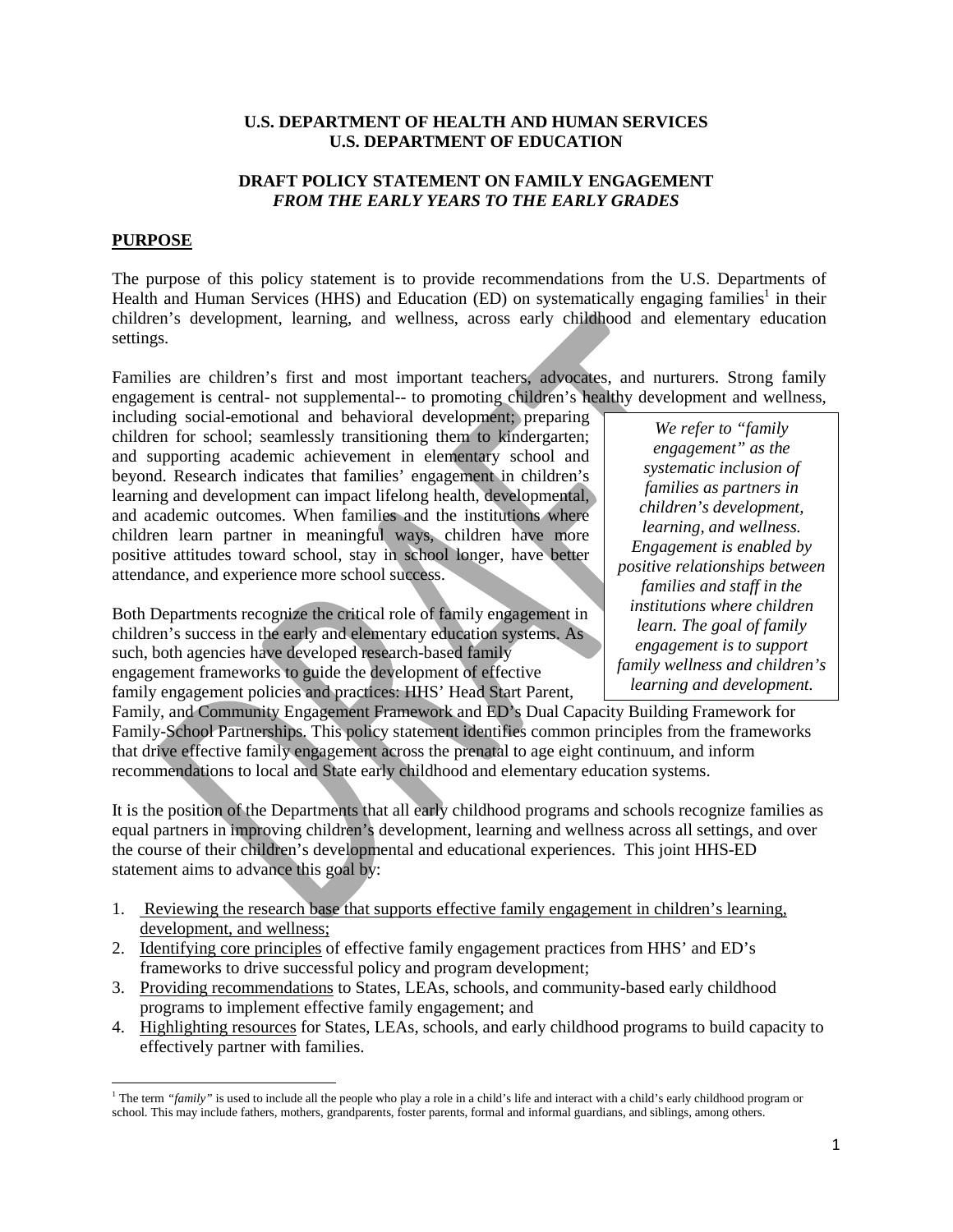#### **OVERVIEW**

l

#### **Research Highlights**

Families' engagement with their children has strong and sustained impacts on children's development, learning, and wellness. Studies indicate that warm, responsive and sensitive parenting promotes socialemotional competence and academic success. <sup>2</sup> Fathers' positive engagement in their children's learning, in particular, has been found to have positive effects on children's cognition, language and social emotional development.<sup>3</sup> Other studies find that specific learning activities, such as reading and talking to young children, are associated with positive outcomes. For example, infants and toddlers who are read to more often have better language and cognition skills than their peers who are read to less often. <sup>4</sup> Highquality verbal interactions between young children and their caregivers, predicts vocabulary size and school readiness later in life.<sup>5</sup> Children of families who engage in these early learning activities at home, and have materials available to enrich these experiences, show more advanced vocabulary and literacy skills. <sup>6</sup> Mutually promoting these and other learning activities in the classroom and in the home, facilitated by all of the adults in children's lives, is a central component of effective family engagement and contributes to children's learning and developmental outcomes.

Mutually reinforcing learning at home and in the community is enabled by positive relationships between families and teachers and providers.<sup>7</sup> Positive relationships enable strong partnerships, two-way communication, and coordination about children's goals, progress, and strategies to promote learning and development across settings. Research indicates that families' positive attitudes about schools are associated with children's improved performance at school. 8

In order to form the strong relationships that are the foundation of effective family engagement, both family and early childhood staff wellness must be taken into account. Families' secure housing, health care, and access to nutritious food have positive effects on children's development and lack of access to these basic resources can have adverse effects. <sup>9</sup> Parental health and mental health impact parenting and children's outcomes. For example, parental depression may contribute to less responsive parenting and is associated with anxiety and depression in children. <sup>1011</sup> Other parental mental health difficulties, such as anxiety, trauma, and substance abuse can also contribute to children's behavioral and academic challenges. 12 Financial stability is also key to family engagement. Increased family income during the early childhood years has been found to improve children's academic achievement, behavior, and foster

<sup>2</sup> Thompson, R. (2008). Early attachment and later development: Familiar questions, new answers. In J. Cassidy, & P. R. Shaver (Eds.), Handbook of attachment (2nd ed., pp. 348-365). New York: Guilford

<sup>&</sup>lt;sup>3</sup> Cabrera, N., Shannon, J., & Tamis-LeMonda, C. (2007). Fathers' influence on their children's cognitive and emotional development: From toddlers to pre-k. Applied Developmental Science, 11(4), 208-213.

<sup>&</sup>lt;sup>4</sup> Raikes, H., Green, B. L., Atwater, J., Kisker, E., Constantine, J., & Chazan-Cohen, R. (2006). Involvement in Early Head Start home visiting services: Demographic predictors and relations to child and parent outcomes.

<sup>&</sup>lt;sup>5</sup> Hart, B., & Risley, T. R. (1995). Meaningful differences in the everyday experiences of young American children. Baltimore, MD: Brookes. <sup>6</sup> Rodriguez, E., & Tamis-LeMonda, C. S. (2011). Trajectories of the home learning environment across the first five years: Associations with

<sup>&</sup>lt;sup>7</sup> Porter, T., Guzman, L., Kuhfeld, M., Caal, S., Rodrigues, K., Moodie, S., Chrisler, A. & Ramos, M. (2012). Family-provider relationship quality: Review of existing measures of family-provider relationships, OPRE Report #2012-47, Washington, DC: Office of Planning, Research and Evaluation, Administration for Children and Families, U.S. Department of Health and Human Services.

<sup>8</sup> Morrison, E., Rimm-Kauffman, S., & Pianta, R. C. (2003). A longitudinal study of mother-child interactions at school entry and social and academic outcomes in middle school. Journal of School Psychology, 41(3), 185–200.

<sup>9</sup> Understanding Family Engagement Outcomes: Family Wellbeing. (2014). National Center for Parent, Family and Community Engagement.

Retrieved at http://eclkc.ohs.acf.hhs.gov/hslc/tta-system/family/docs/family-well-being.pdf.<br>
<sup>10</sup> Meadows, S. O., McLanahan, S. S., & Brooks-Gunn, J. (2007). Parental depression and anxiety and early childhood behavior pr

<sup>&</sup>lt;sup>11</sup> Waylen, A., & Stewart-Brown, S. (2010). Factors influencing parenting in early childhood: A prospective longitudinal study focusing on change. Child: Care, Health and Development, 36(2), 198–207. 1<br><sup>12</sup> Mensah, F. K., & Kiernan, K. E. (2010). Parents' mental health and children's cognitive and social development. Social Psychiatry and

Psychiatric Epidemiology, 45(11), 1023–1035.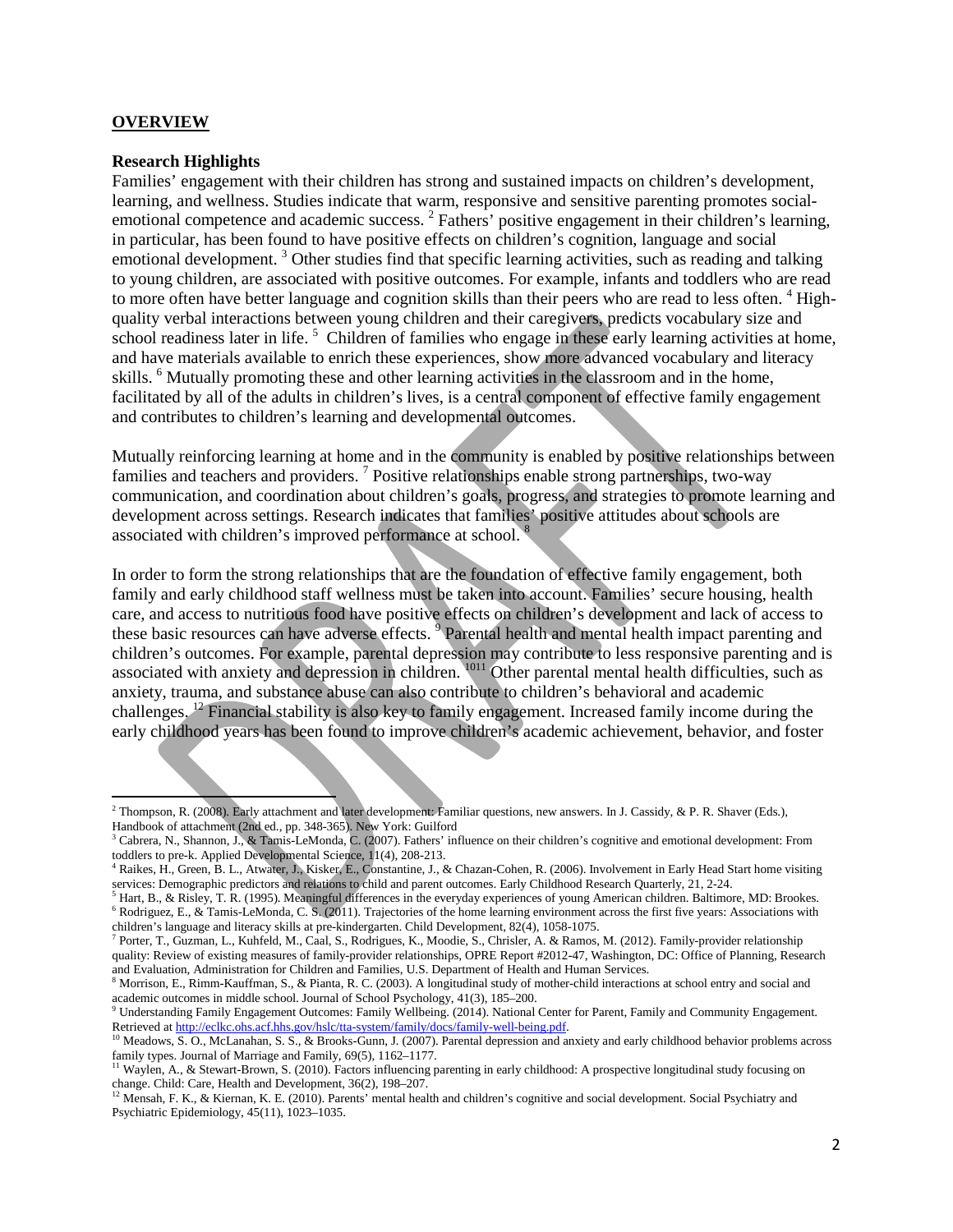mental health. <sup>1314</sup> It is much more difficult to engage in children's learning if a family's basic needs are not met. This research indicates that the institutions where children learn cannot ignore family wellness if they want to meaningfully engage families and fulfill their mission to prepare children for school and academic success. While some of these needs may be met in schools and early childhood programs through onsite comprehensive services, others can be met through partnerships with organizations and specialists in the community. Meeting families where they are, promoting their wellness alongside their children's through connections to community resources, and partnering with them on their children's learning and development, will result in optimal outcomes for children.

#### **Policy Highlights**

 $\overline{\phantom{a}}$ 

Many of the Federal laws that govern the early childhood and elementary education systems reference the importance of family engagement. For example:

- *The Head Start Act* has consistently emphasized the role of families in children's learning and development since 1965 when the program was founded. Families have continually been participants in the governance of Head Start programs. Families have been welcomed to participate in classroom activities and parent-teacher home visits; prioritized as potential employees; afforded opportunities to participate in adult development and parent education activities. Families receive supports related to critical needs, family aspirations; and community resources.
- *The Child Care and Development Block Grant (CCDBG)* lists *promoting parent and family involvement in children's development in child care settings* as one of its purposes. The law further indicates that States must provide consumer education to parents and families, on a variety of issues, including research and best practices concerning meaningful parent and family engagement. In addition, the law outlines a set of activities that States may engage in to improve the quality of child care. Among those allowable activities is providing professional development opportunities that address engaging parents and families in culturally and linguistically responsive ways, to expand their knowledge, skills, and capacity to become partners in supporting their children's positive development.
- *The Individuals with Disabilities Education Act (IDEA)* emphasizes the need to support families to participate in the education of their children. Part C of IDEA provides early intervention services for eligible children from birth to three years, and requires the development of an Individualized Family Service Plan in order to provide services to infants, toddlers, and their families. Part C emphasizes in its structure and requirements that infants and toddlers with disabilities are best served in the context of their families, and services provided through Part C enhance the capacity of families to meet their children's developmental and learning needs. Part B of IDEA, for preschool and school-aged children, contains requirements to include parents as part of the Individualized Education Program teams. Both Parts C and B of IDEA have provisions in place to protect children's and families' rights under the statute. In addition, IDEA funds discretionary grants to improve educational and developmental outcomes for children, including a system of parent training and information centers to help families learn about services for their children and their children's disabilities, and how they can support their children's development and education.

<sup>&</sup>lt;sup>13</sup> Duncan, G. J., & Magnuson, K. (2011). The long reach of early childhood poverty. Pathways, 22-27. Publication of the Stanford Center for the study of Poverty and Inequality.

<sup>&</sup>lt;sup>14</sup> Costello, E. J., Compton, S. N., Keeler, G., & Angold, A. (2003). Relationships between poverty and psychopathology: A natural experiment. JAMA, 290(15), 2023–2029.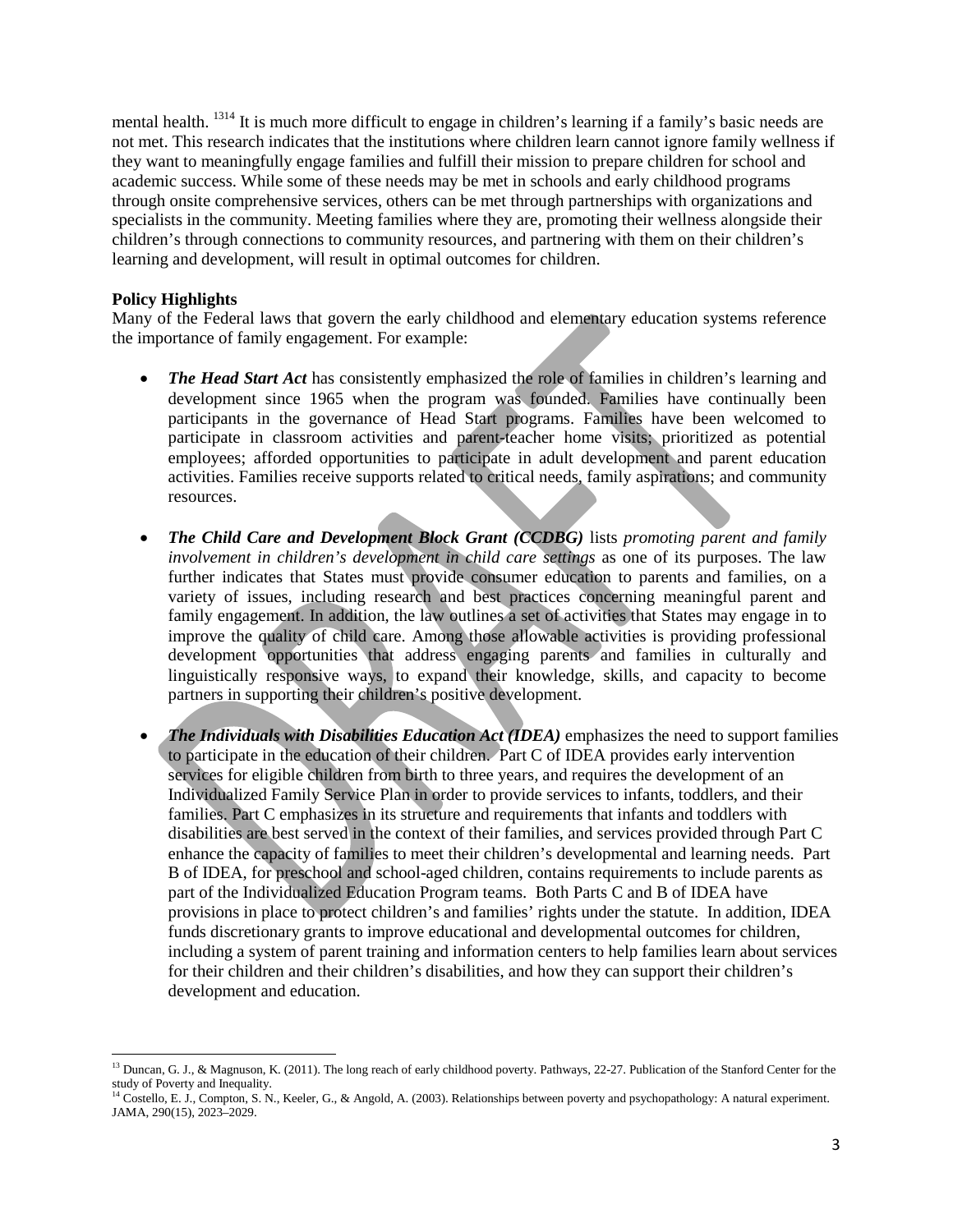• *The Elementary and Secondary Education Act* (ESEA) requires that states and school districts engage parents and families in the work of ensuring positive outcomes for all students. School districts are required to have written parent and family engagement policies with expectations and objectives for implementing meaningful parent and family involvement strategies. They are required to involve parents and family members in jointly developing district plans and to provide technical assistance to build school capacity to plan and implement effective parent and family involvement activities to improve student academic achievement and school performance. The requirement for implementing effective parent and family engagement activities to improve student outcomes can be found throughout ESEA including Title I, sections 1010 and 1116, Title III, Title VI, and 21<sup>st</sup> Century Community Learning Centers among others.

In addition, HHS and ED have released family engagement frameworks. HHS' framework was developed for Head Start programs as a tool for implementing related Head Start Performance Standards (HSPS) and best practices. The Head Start Parent Family and Community Engagement (PFCE) Framework uses a research-based, organizational development approach to high performance family engagement. It specifies the structures and functions in early childhood organizations that can be integrated to bring about continuous learning and improvement, and to institutionalize and sustain effective family engagement practices. Like the Dual Capacity-Building Framework, there is a strong emphasis on engagement that is systemic, embedded and integrated across organizations. The PFCE Framework was developed with input from researchers, training and technical assistance providers and parents, and it defines optimal family engagement outcomes for Head Start and Early Head Start programs. The PFCE Framework can be adapted for use in other early childhood programs, such as child care or pre-k programs, and some States are using it to guide statewide family engagement goals and outcomes.

ED's Dual Capacity-Building Framework for Family-School Partnerships offers guidance to states, districts and schools for providing opportunities to build both staff and family capacity to work as partners to improve student outcomes. The framework outlines both process and organizational conditions that support implementation of effective family engagement practices. Such conditions include engagement that: is systemic, embedded and integrated across an organization; builds relationships between families and school staff; is linked to student learning; and works to create collaborative partnerships to support positive student outcomes. The framework serves as a compass for guiding effective family engagement practices. It is currently being used by states, districts and schools to guide their family engagement efforts.

Despite the demonstrated importance of family engagement and its emphasis across the statutes and policies, family engagement is not equally valued or implemented across the early childhood and elementary systems for a variety of reasons, including:

- o The perception that family engagement practices are supplemental, rather than necessary for successfully promoting children's learning and development. Institutions that serve young children may place low priority on family engagement because they perceive their mission as narrowly focused on the child and miss the notion that children, especially very young children, live in the context of their families and their experiences are not independent of- but intertwined with- those of their families.
- o There are few requirements and limited official guidance at the local, State and Federal levels to support implementation of these policies and practices, with some exceptions. Many State, program, district and school policies make ambiguous reference to "family engagement" and do not provide concrete definitions, or guidance on practices and policies that promote family engagement.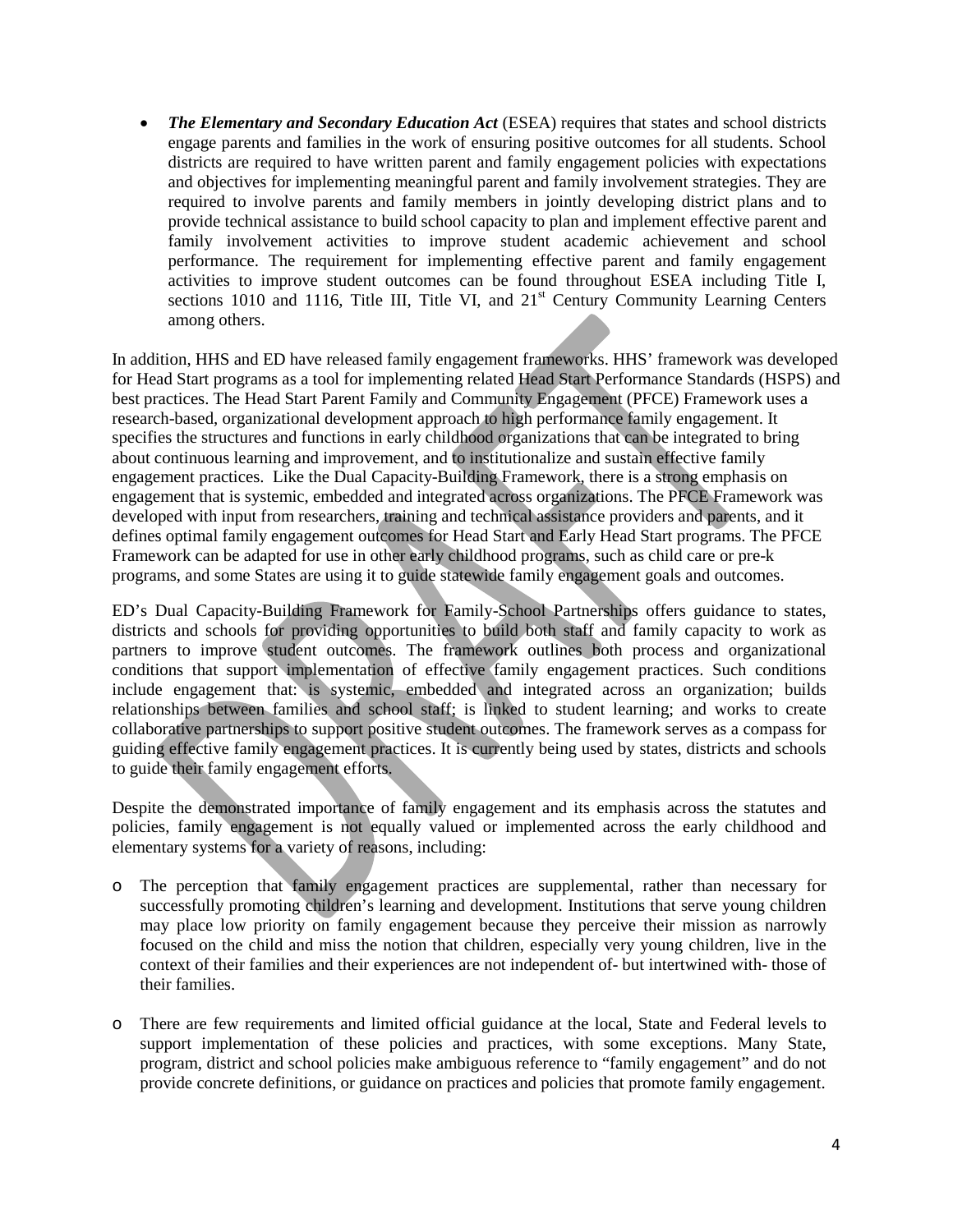- o Resources may not be appropriately allocated or there may not be sufficient resources to support systemic family engagement.
- o Systems may attempt to foster family engagement, but do so without intentional regard to cultural or linguistic responsiveness. A lack of culturally and linguistically responsive practices can result in a lack of engagement between educational settings and a large and growing population of diverse families of young children.
- o Teacher and provider workforce preparation programs do not typically include professional development around working with parents.

At the same time, there is a growing recognition that early childhood programs and schools cannot reach their full potential in preparing children for school success without partnering with families. Systems must implement policies and incorporate practices that ensure that all families have the opportunity to be engaged across all aspects of their children's learning, development, and wellness. "High-quality" early childhood programs should systematically include specific, measurable, and evidence-based family engagement strategies that are attuned to the needs and interests of a diverse array of primary caregivers, including but not limited to fathers/male caregivers, mothers/female caregivers, young parents, grandparents, foster parents and others. President Obama's My Brother's Keeper Initiative has placed an important emphasis on prioritizing the role of parents and caregivers, and especially fathers and father figures, in supporting children's development and education at home and school so that children's learning experiences are reinforced in positive ways. By taking this call to action, we can ensure that children are learning across settings and that all adults who teach and care for them are strong partners with shared expectations and aligned strategies.

States, LEAs, schools, and community-based early childhood programs each play a critical role in developing effective family engagement policies and practices that enable educators, providers, and families to work together to improve child outcomes across early childhood and elementary school settings. Within those systems, each and every staff member, from principals and directors to teachers, support staff, and related service providers, must play an active role in engaging families. Family engagement is a shared responsibility that requires prioritization, sufficient investments of time and resources, and a willingness to both assess and change related attitudes, practices, and policies.

# **PRINCIPLES OF EFFECTIVE FAMILY ENGAGEMENT PRACTICES**

The first step in systemically embedding effective family engagement practices in educational settings is to establish a culture where families are seen as assets and partners in children's development, learning and wellness. States, LEAs, schools, and early childhood programs should adopt a set of principles that guide the work of each interrelated level of the system. The Departments consider the following principles foundational to implementing the recommendations that follow. They are drawn from our respective frameworks, and aligning, integrating, and coordinating these principles will amplify their effects.

- 1. **Create continuity for children and families.** Implement a vision for family engagement that begins prenatally and continues across settings and throughout a child's developmental and educational experiences.
- 2. **Value equal partnerships between families and professionals.** Combine professional expertise with familial expertise to promote shared learning and responsibility for children's healthy development, learning and wellness. Encourage two-way communication by valuing family input on all aspects of the child's life and development, including their culture, traditions, and home language.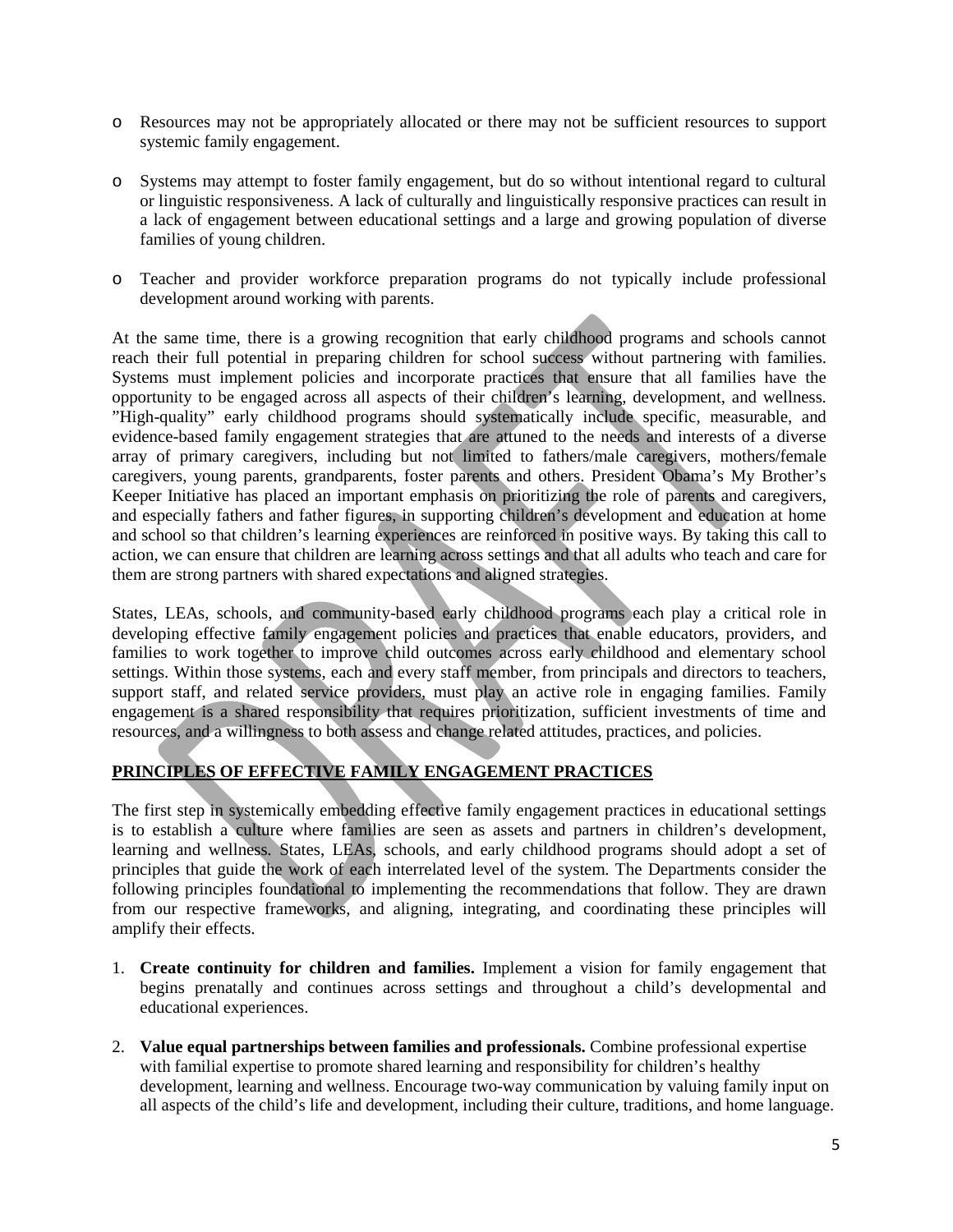- 3. **Develop goal-oriented relationships that are linked to development and learning.** Goal oriented relationships are based on mutual respect and trust and are developed over time, through a series of interactions between staff and families. Successful relationships focus on families' strengths and are grounded by a shared commitment to children's well-being and success. Jointly develop, monitor, and work on children's goals with families, and identify specific strategies that support children's development and learning at home and in the classroom.
- **4. Prioritize engagement around children's social emotional and behavioral health.** Engage families around children's social-emotional and behavioral health. Ensure constant monitoring and communication regarding children's social-emotional and behavioral health. Ensure that children's social-emotional and behavioral needs are met and that families and staff are connected with relevant community partners, such as early childhood mental health consultants and children's medical homes.
- 5. **Ensure that all family engagement opportunities are culturally and linguistically responsive.** Culture is at the foundation of parenting, family dynamics and family-teacher, school, and program partnerships. Ensure that the environment, children's curricula and learning, and all family engagement opportunities respect, reflect, and embrace families' cultures and are linguistically accessible to all.
- 6. **Build staff competencies in engaging with families.** Prioritize professional development that helps staff engage parents as capable, competent partners. Strengthen staff's ability to form positive, goal-oriented relationships with all families. Develop professional responsiveness in working with multicultural and linguistically diverse communities and in partnering with families who have children with disabilities, special healthcare needs, or other unique needs.
- 7. **Build families' capabilities and connections.** Provide opportunities for families to build their knowledge and skills and engage in shared learning with other families on governance or organizational family leadership and advocacy; fostering children's development, learning and wellness; and other topics of interest. Ensure families are connected to each other for peer support and social capital, and to services in the community as needed.
- 8. **Systemically embed effective family engagement strategies within programs, schools, and with community partners.** Align, integrate and coordinate family engagement strategies across communities and all aspects of programming, including but not limited to: involving families in governance; establishing positions that focus exclusively on family engagement; identifying specific family engagement responsibilities and professional development opportunities for all roles across the system; providing families with multiple and diverse opportunities for involvement; creating inviting physical environments that are welcoming and culturally and linguistically responsive; and establishing formal partnerships with community partners, such as social service agencies, medical homes, and libraries, that promote family wellness and adult learning and enhance children's learning.
- 9. **Continuously learn and improve**. Continuously improve integrated family engagement practices by collecting and analyzing data to guide decision-making and policy change and to inform technical assistance and professional development.

Implementing effective family engagement practices to promote positive child outcomes will require bold leadership and dedication from all institutions where children learn. The principles identified above are the foundation of the following recommendations at the State and local level. The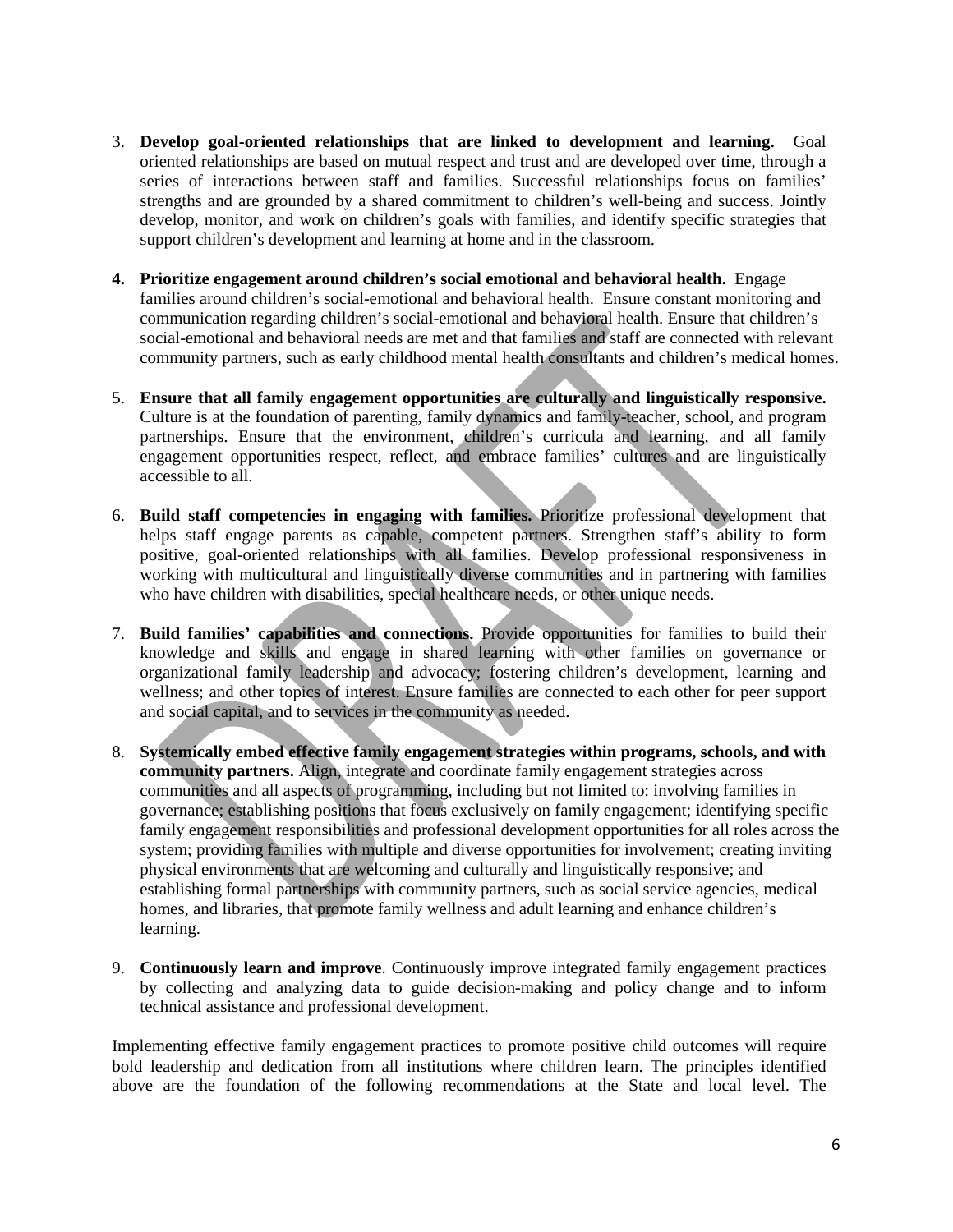recommendations are not an exhaustive list; rather, they are a selection of actions that can be taken to promote effective family engagement.

# **RECOMMENDATIONS FOR STATE ACTION**

States play a critical role in promoting family engagement. State policies and investments directly influence program and district investments, policies, and practices. In turn, program and school policies drive the teacher and provider practices that enable strong partnerships and ultimately influence young children's outcomes. Together these policies and investments create the conditions for effective family engagement. The following recommendations build on the *Principles of Effective Family Engagement Practices* and provide concrete action items for States. Aligning, integrating, and coordinating these strategies will amplify their effects.

#### **Plan and prioritize**

Family engagement should be emphasized as a critical component of children's learning and development across settings and services. As such, States should adopt family engagement principles that drive the development of state early childhood and early elementary school policies. State plans should include specific family engagement goals and strategies implementation efforts, and evaluation plans. Policy makers should develop outreach strategies to ensure that families have input in the plan development, partnering with trusted community-based organizations that have existing connections and relationships with families. Consistent with the requirements for each program, specific and concrete family engagement efforts should be incorporated into:

- Child Care and Development Fund State plans;
- **IDEA Part C and Part B 619 policies;**
- Head Start State Collaboration Office strategic plans;
- ESEA Title I district parent and family engagement policies;
- State or local preschool expansion plans, such as Preschool Development Grant plans.

#### **Invest and allocate**

Family engagement is central to children's development, learning and wellness, and should be reflected as such in State budgets and in States' uses of federal and non-governmental funds. States should allocate investments dedicated to research-based family engagement practices through public-private partnerships, State initiatives, and using Federal funds such as ESEA formula grant funds (including Title I), IDEA funds, or Child Care and Development Fund quality funds. Specific investments will vary based on State and community needs, and program requirements, but may include:

- **Supporting administrators, teachers and providers** in participating in sequenced, credit bearing, professional development opportunities centered around effective family engagement practices;
- **Establishing or enhancing statewide technical assistance** for early childhood programs and elementary schools focused on family engagement. Family engagement efforts may expand parent leadership and advocacy or enhance existing professional development opportunities, coaching, or consultation efforts for early childhood staff. For example, expand early childhood mental health consultation efforts, ensuring that family engagement is a strong component;
- **Implementing evidence-based parenting interventions** across early childhood programs. Parenting interventions should be based on communities' needs and strengthen families' roles as children's first and most important teachers, advocates, and nurturers. (See Appendix for a compendium of parenting interventions.)
- **Rigorously evaluating** family engagement strategies to identify and scale best practices.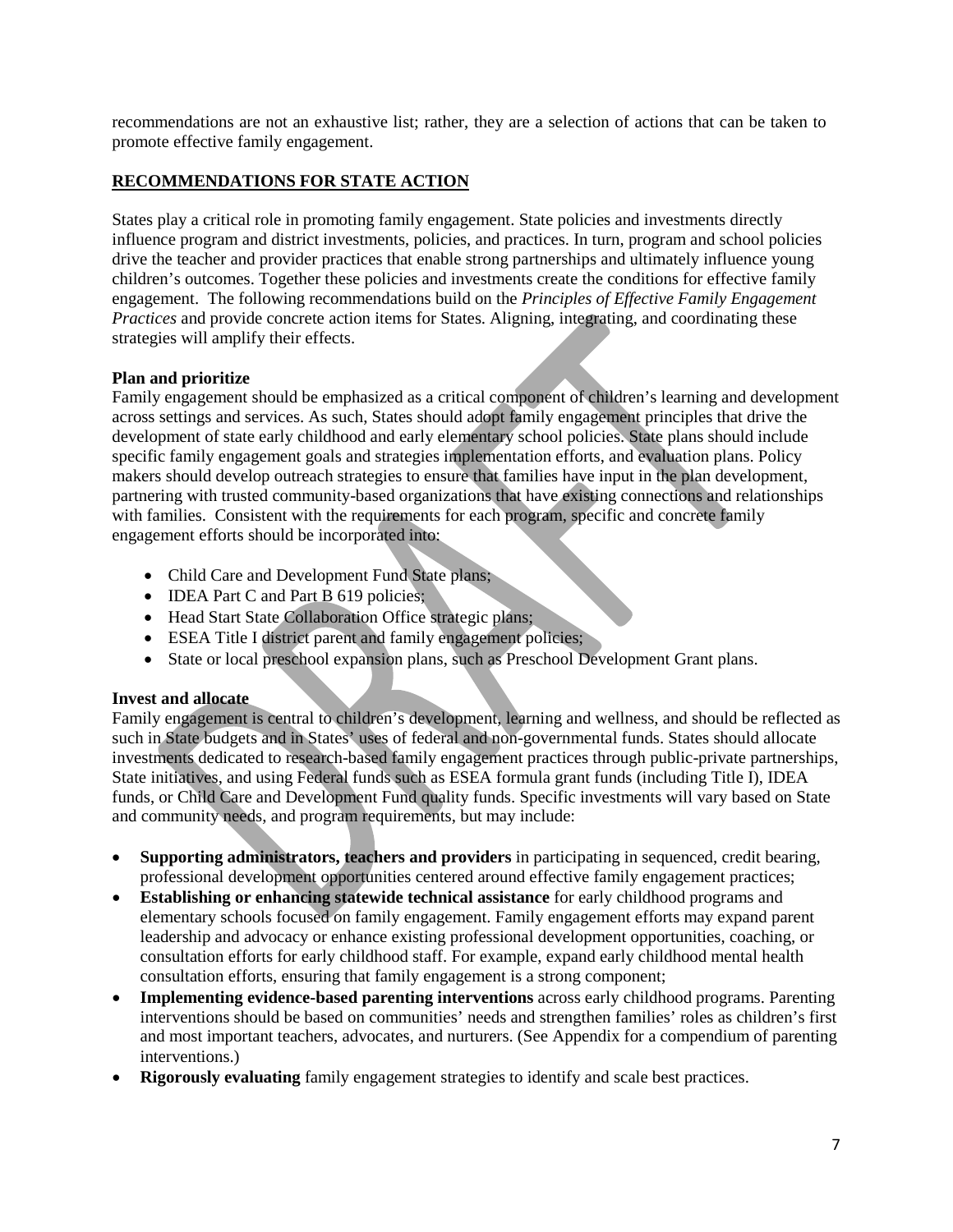• **Establishing parenting and family engagement hubs** across the State that could serve as platforms to bring educators and families together to plan for, implement, and continuously improve family engagement practices. They would be centralized locations where families, providers, and teachers could engage in shared learning and access information, professional development, and parenting interventions.

#### **Establish policies that support family engagement**

States should conduct a policy review and identify policies where effective family engagement practices could be considered, strengthened or further promoted. For instance, States could use the Title I, Sec. 1116 one percent set-aside to support more robust, research-based parent and family engagement.

States can also leverage their early childhood quality rating systems to ensure that they include tiers of measurable, and research informed family engagement indicators. Indicators may address relationshipbased workforce competencies; family friendly, culturally and linguistically responsive environments, and the use of valid family engagement measures (e.g. Family Provider/Teacher Relationship Quality Measures, FPTRQ).

#### **Communicate consistent messages that support strong family engagement**

Clear and consistent communication helps establish a culture of partnership between families and schools or programs. States agencies should provide clear messages to their staff, and to local schools and early childhood programs, emphasizing the principles of effective family engagement, and reinforcing that all families must be treated with respect and valued as experts and equal partners in their child's learning and development.

States should align messages across child-serving agencies, like Head Start, public and private school systems, child care programs, early intervention, WIC, after school programs, and other social service providers. Consistent messaging across systems signals that family engagement and family wellbeing are valued and critical for children's success.

Cultural and linguistic responsiveness should be emphasized as a cornerstone of effective family engagement. States should work with partners to ensure that all communication, outreach, and informational materials, such as enrollment announcements, parent handbooks or newsletters, for example, are accessible to all families including those who are limited in their English proficiency. The unique role of fathers and male caregivers in family engagement efforts should be highlighted, as well as the role of non-traditional primary caregivers like grandparents, foster parents, and extended family members.

In addition, States should highlight the central role families play in supporting their child's brain development and the practical strategies they can implement in everyday routines to impact their child's future school success. States can provide this information through their consumer education efforts; by using national, state, or local public information campaigns; or through partnerships with the many nonprofit national and local organizations engaged in advancing this awareness.

#### **Establish workforce capacity building that supports family engagement**

Systemically incorporating family engagement into all aspects of programmatic functioning requires knowledge, skill and organizational support across all levels. States should support and encourage leaders, teachers and providers, specialized staff, and support staff, to receive ongoing training and coaching in implementing effective family engagement across policies and practices. States should incorporate core competencies specific to family engagement into existing competency frameworks. States can support the development of these competencies through professional development systems, training and technical assistance, and ongoing coaching and consultation efforts.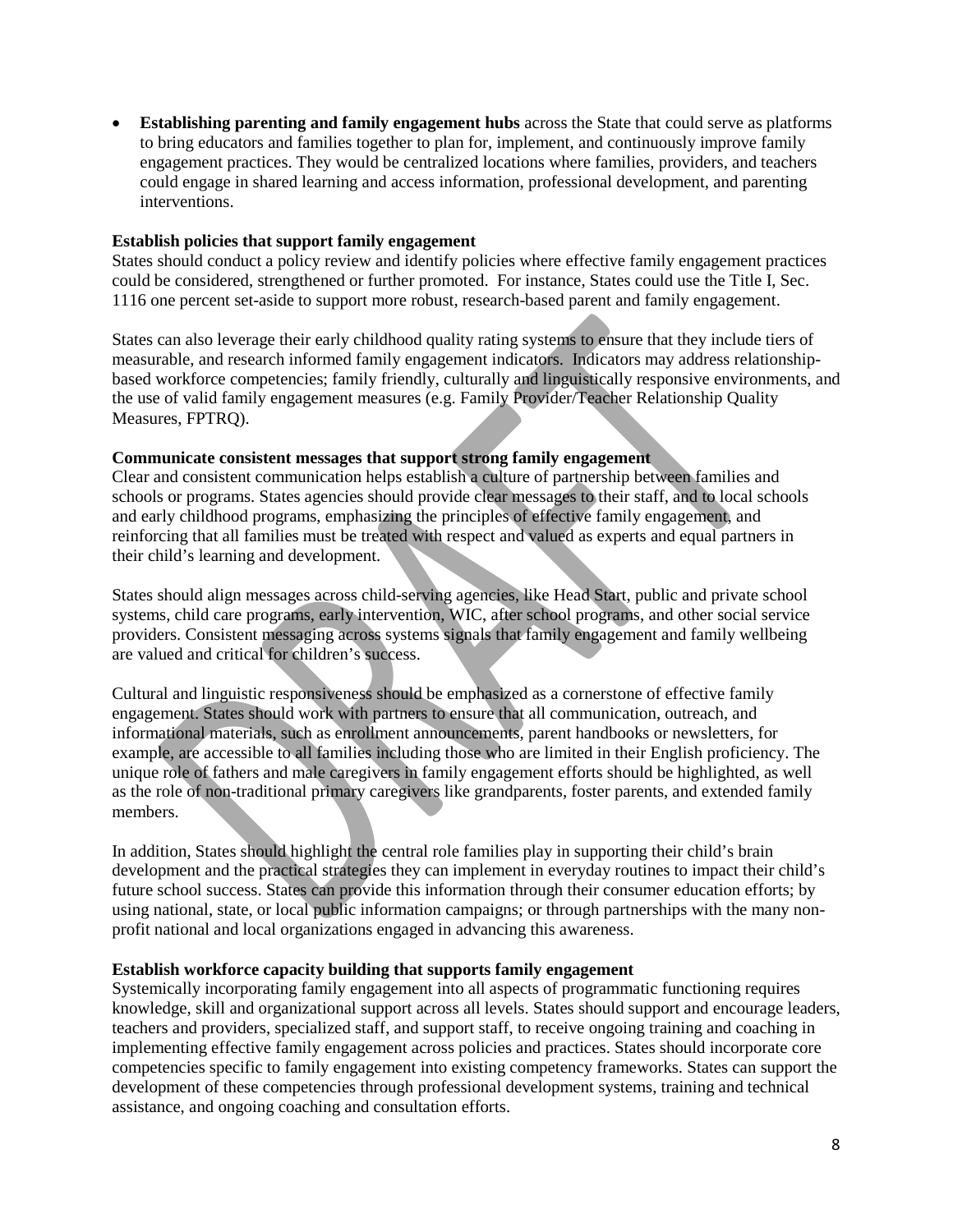States should also partner with institutions of higher education to ensure family engagement is included in early and elementary educator degree programs and practicum experiences. Graduates should have the knowledge and concrete skills necessary to form strong culturally and linguistically responsive relationships with families. Institutions of higher education may also be strong partners in implementing statewide training, coaching, and consultation efforts.

## **Develop and integrate family engagement indicators into existing data systems**

States should collect data about the extent to which early childhood programs and schools are engaging families, the strategies that they are using, and their effectiveness. States can use this data to better understand current practices and policies, strengthen those that are working, and modify those that are not. States can collect and analyze family engagement data found in:

- Child care licensing or quality rating and improvement systems with a focus on indicators on family engagement policies, pre-service training and in-service coaching, or programs' cultural and linguistic responsiveness to the families they serve;
- Professional development registries that identify whether and to what extent the workforce has access to or received family engagement focused training;
- Higher education coursework to determine which family engagement practices are included in teacher and administrator preparation programs; and
- Family surveys that assess family experiences alongside data on children's development.

Data collection efforts should help States monitor progress toward their goals, and these efforts should ensure family privacy and administrative clarity and transparency in how data will be used to improve family engagement efforts.

# **Establish incentive structures that promote sustained effective family engagement practices**

States can set up incentive structures that promote the implementation and sustainability of effective family engagement practices, such as ensuring that family engagement is included across all levels of professional development and quality rating and improvement systems; ensuring there is a large supply of affordable, credit bearing family engagement pre-service and professional development opportunities; and publically recognizing and rewarding LEA, program, and school exemplars of effective family engagement practices.

# **RECOMMENDATIONS FOR LOCAL PROGRAMS, WHICH INCLUDE LEA, SCHOOLS, CHILD CARE NETWORKS, AND EARLY CHILDHOOD PROGRAMS**

Systematic family engagement at the local level begins with an organizational culture that is welcoming to all, values family expertise and partnership, and recognizes families' central role in preparing children for success in school and beyond. This culture undergirds the strong policies, clear communication, and researchbased practices that promote effective family engagement. Building on the *Principles of Effective Family Engagement Practices,* the following are concrete recommendations for LEAs, schools, child care networks and early childhood programs.

#### **Plan and prioritize**

LEAs, schools, child care networks, and early childhood programs should send a strong message that family engagement is a priority

#### **LEAs, schools, and programs can:**

- $\checkmark$  Ensure families are informed about learning goals, curriculum, assessment, instructional approaches, and approaches to promote socialemotional and behavioral development
- $\checkmark$  Offer families leadership training, parenting interventions, and training on understanding child assessment and achievement data
- $\checkmark$  Use family volunteers strategically, focusing on their strengths, such as fluency in another language
- $\checkmark$  Encourage family networks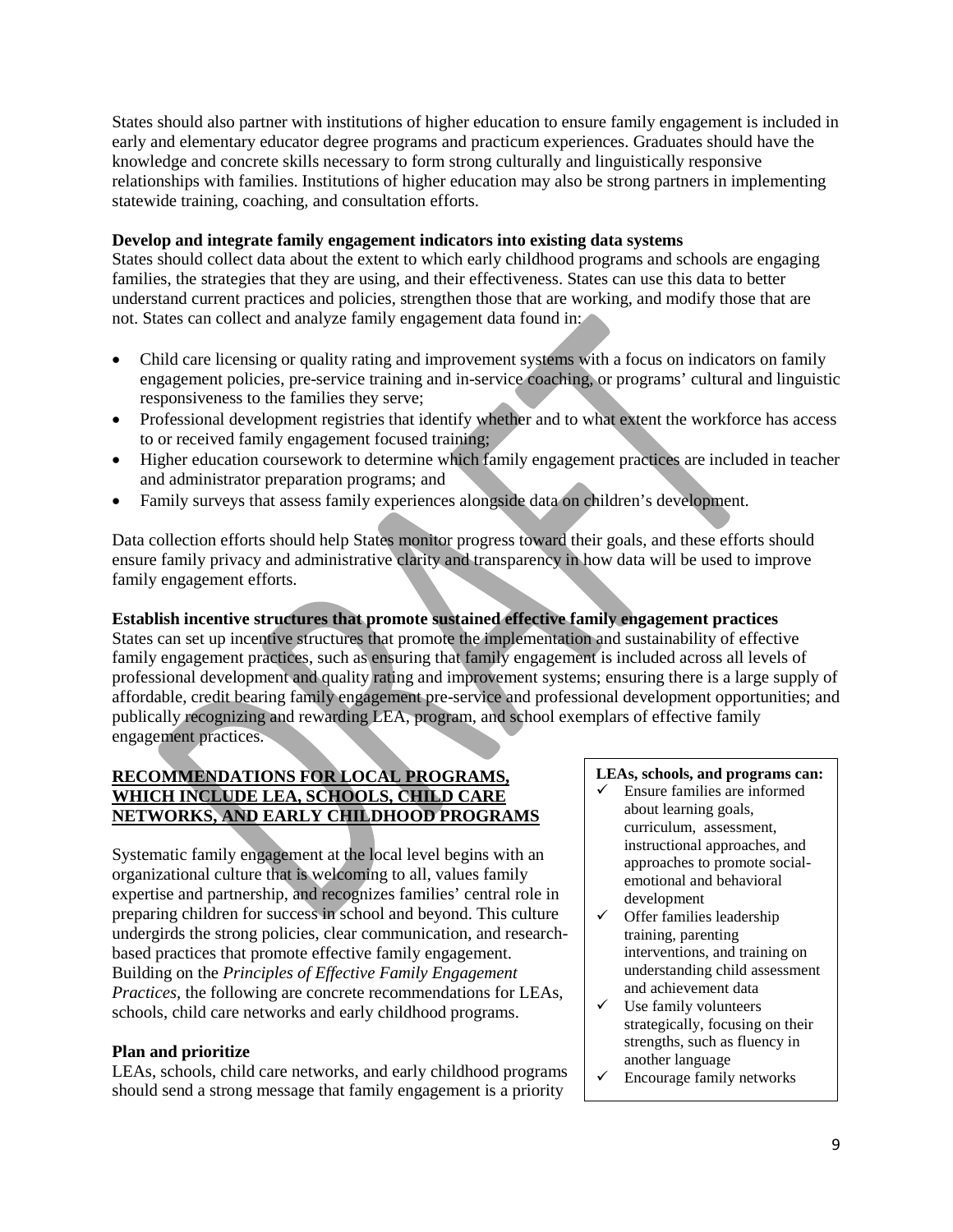and that all families are valued as strong and competent partners in children's development, learning and wellness. LEAs, schools, and early childhood programs should align goals and outcomes with their respective State or Federal family engagement frameworks, such as the Head Start Framework for Parent, Family and Community Engagement, the Strengthening Families framework, or frameworks otherwise adopted in Child Care State Plans or State Educational Agency (SEA) Plans.

As schools and early childhood programs establish family engagement plans, they should be guided by input from a diverse array of families, administrators, teachers, community members, and other experts. The plan should clearly articulate the family engagement principles, goals, and specific actions to meet those goals that the agency has or plans to adopt. The plan should be reviewed regularly, with input from families, in order to evaluate progress and ensure family and community relevance.

Plans should be community specific and include strategies that align and coordinate family engagement related policies and procedures, professional development, organizational environments, cultural and linguistic responsiveness, and community partnerships that can help meet children and families' comprehensive needs. Examples of such strategies might include:

- Establishing policies that promote family engagement and a timeline for strengthening or phasing in those policies;
- Creating new or reassigning current staff positions to improve the organizational and community focus on family engagement;
- Defining roles and responsibilities for all staff (including administrators, principals, directors, teachers/providers, support staff, custodial staff, administrative staff, and related service providers) to implement effective family engagement practices;
- Tracking family engagement to inform professional development and program improvement needs;
- Providing professional development and/or peer learning opportunities to improve staff capacity to implement effective family engagement practices;
- Using a valid assessment tool to measure family engagement and/or family-teacher or provider relationship quality; and using results to gauge progress and make needed modifications at the organizational or teacher/provider level.
- Identify supports that will be offered to parents such as evidence-based parenting interventions or leadership development opportunities;
- Identifying community partners that can provide comprehensive services, such as health, mental health, or housing assistance to meet families' basic needs; and
- Creating diverse opportunities for families to be involved in their child's development, learning, and wellness, including opportunities for peer learning and peer networking, and opportunities specifically for fathers, grandparents, young parents, and families with irregular work schedules.

#### **Invest and allocate**

Planning and prioritizing is critical, but implementation is made possible by adequate support and resource allocation. Investments and resource allocation will be based on the needs, priorities, and goals determined by local communities, in partnership with families. They may include hiring a family engagement specialist, or designating an existing staff member, to be responsible for ensuring that systemic family engagement plans are well managed, executed, and continuously improved. This individual could facilitate technical assistance and staff professional development, coordinate family support services, including supports for parenting, and refer families to social services as needed.

#### **Invest in:**

- $\checkmark$  Family engagement specialists
- $\checkmark$  Staff professional development
- $\checkmark$  Resources to support families, such as evidence-based interventions
- $\checkmark$  Workforce compensation for time spent planning, and implementing family engagement activities.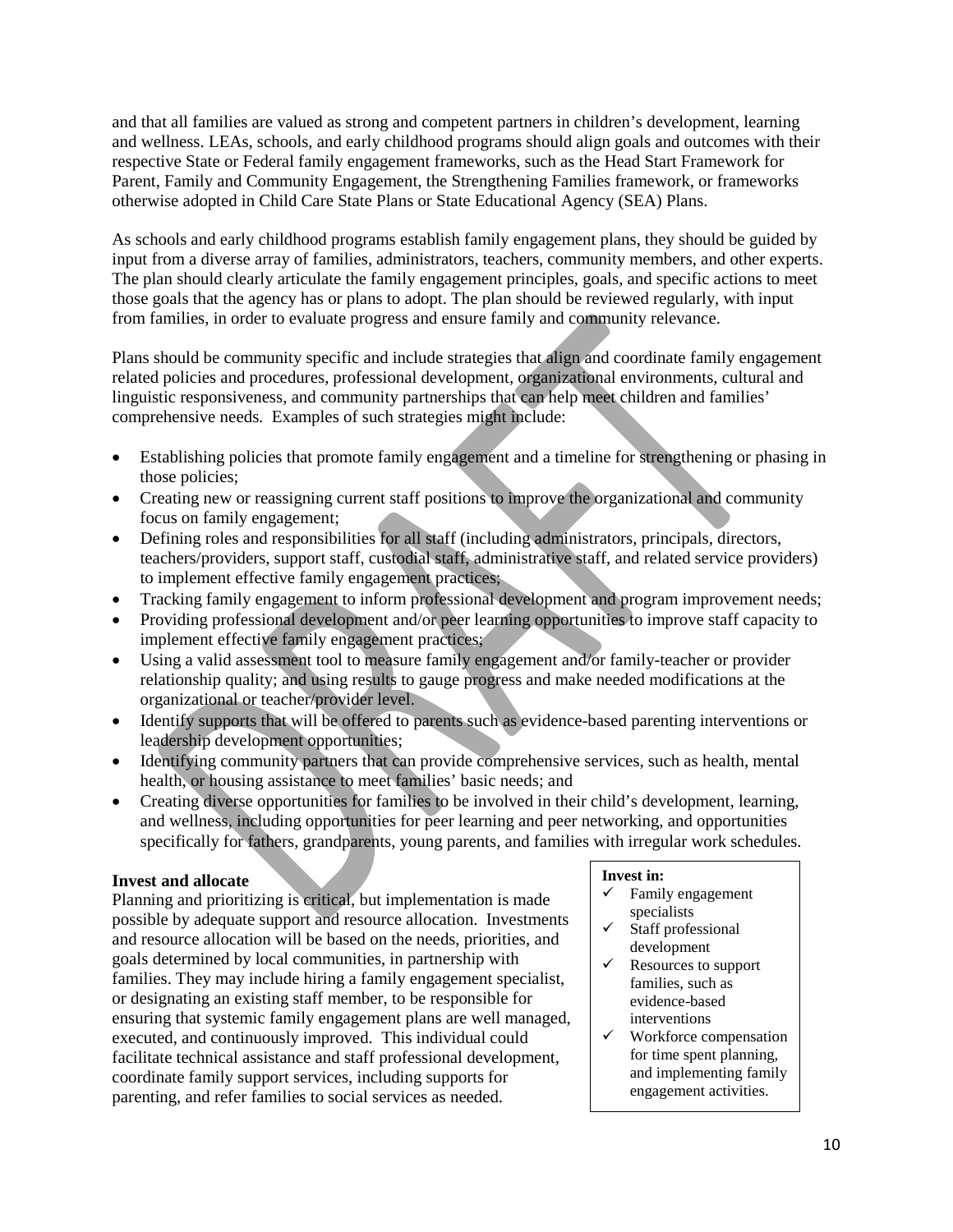Hiring a family specialist can help local communities make progress toward their goals, but this action alone should not replace a sense of shared responsibility for family engagement across all staff. Investments in family engagement-specific professional development opportunities for all staff are critical and should be individualized for each role in the system, from administrators and directors to support staff.

LEAs, schools, and early childhood programs should invest in resources that support families in their roles as first and most important teachers, advocates, and nurturers. This may include evidence-based parenting interventions, advocacy and leadership trainings, or

other knowledge, skill, or community building activities that meet the needs and interests of families. All opportunities and information should be culturally appropriate and linguistically accessible to all families.

# **Establish policies and implement practices that support family engagement**

LEAs, schools, and early childhood programs should establish policies, procedures and practices that include the following:

# *Provide Access to Families and Invite them to Participate in*

*Learning Activities:* Early childhood programs should give families access to their children at any time. Access should never be restricted. In addition, families should be invited to join their children's programs for planned learning activities. For example, families can share information on their culture, traditions, and language. If the program serves children who are dual language learners, families of DLLs can serve as language models and read, talk, or sing to children in their home language. This can be especially helpful if the lead teacher or provider does not speak the home language of the DLLs in the program.

*Family Friendly Environments*: Families should be welcomed to visit their child's program or classroom and be met with a warm and responsive staff. Bulletin boards, posters and other displays of information, as well as newsletters, invitations to events, and other efforts to communicate with families, should be in a language parents understand and responsive to male and female parents and caregivers, including non-traditional caregivers. Learning materials, such as curricula, books and toys, should be representative of the cultural, ethnic and linguistic makeup of the families in the

#### **Creating Opportunities for Engagement**

- Provide clear information in a family's home language about the education and learning goals, curriculum, instructional approaches, assessments and screening processes, and strategies to support socialemotional and behavioral development.
- Create opportunities for families to receive leadership training, coaching or mentoring to enhance their leadership and advocacy skills.
- Create family-teacher data sharing opportunities, so that families can better understand their child's progress, have the information they need to be their child's best advocate and transfer that knowledge to their child's next setting.
- Offer evidenced-based parenting interventions based on families' interests.
- Partner with parents to create a volunteer "skills bank" of family expertise that can be drawn on for school or program needs.
- Cultivate family volunteers as language resources in classrooms, particularly in classrooms in which children's home languages are other than English.

All engagement opportunities should be offered frequently and at different times to meet families' varied schedules and needs.

program or school. Family friendly environments should be consistent across all the places where children learn, including schools, after school programs, child care programs, Head Start programs, and other community-based early childhood programs.

*Family Connections:* Connecting families to each other is an important component of family engagement. Parents who have more supportive and extensive social networks and feel greater connection to their communities demonstrate warmer, more responsive, and more stimulating environments for their children, communicate better with their children, and feel more confident in their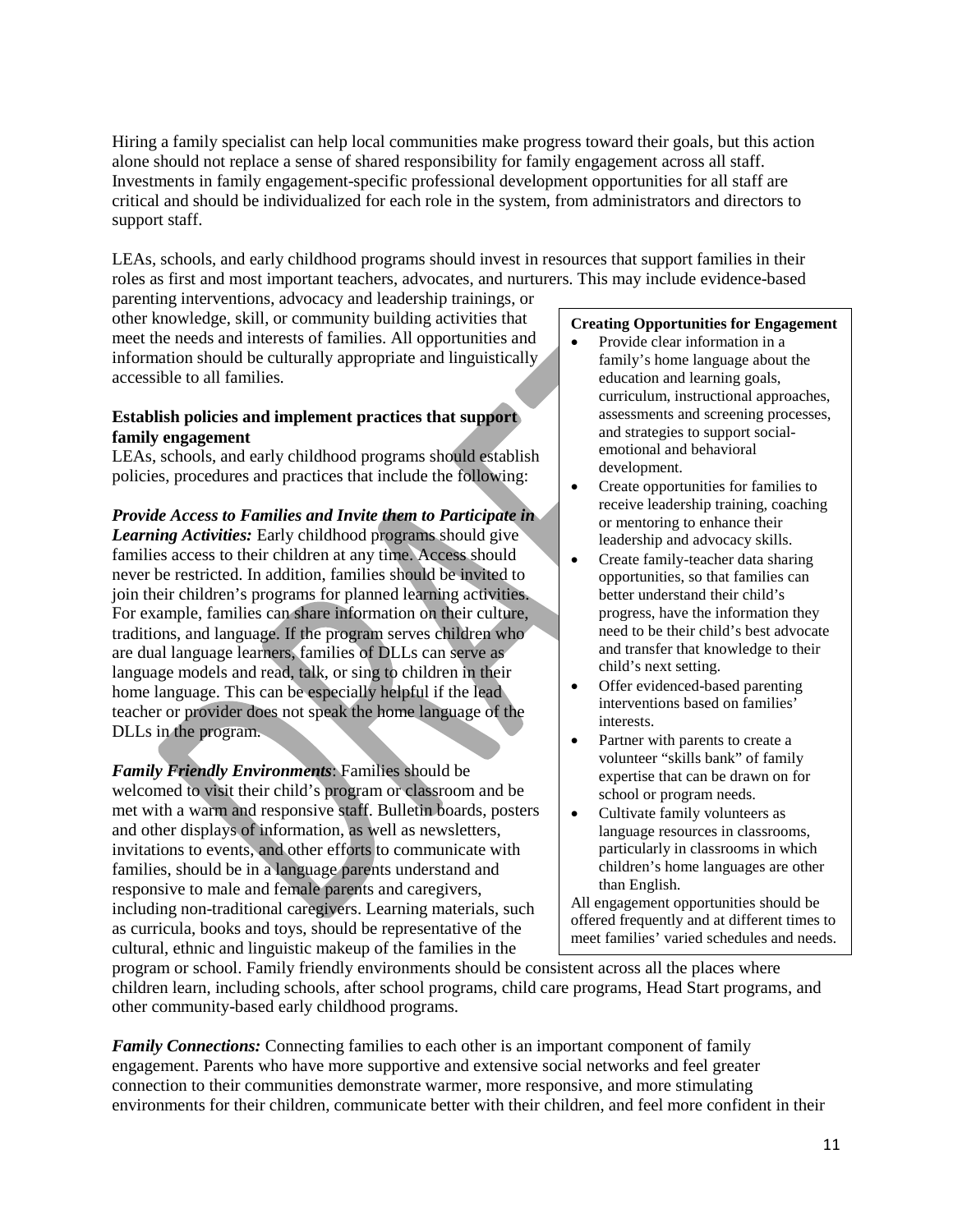role as parents.<sup>15</sup> Local programs should promote family networks and social support by providing facility space and opportunities for parents to get together. They should offer opportunities at different times of the day and on weekends to ensure all families can participate. Gatherings should be tailored to specific groups, such as fathers, young parents, or parents of children with developmental or health needs. Local programs should also make families aware of established peer networks as appropriate, such as Parent Training Information Centers or family-to-family health information centers.

*Family and Professional Relationships Linked to Learning, Development, and Wellness:* Ensure that policies support family and professional relationships that are culturally and linguistically responsive, and grounded by a shared responsibility for children's learning, development, and wellness. Families and teachers or providers should track children's progress together, and should agree on activities that can be done at home and in the classroom to promote positive outcomes. Families and teachers can read, talk, and sing to young children across settings to enrich children's learning environments. Professionals should encourage families to engage with their children in their home language through enriching activities that draw on their culture and traditions.

*Two-Way Communication*: Policies should facilitate two-way communication about children's development- including social-emotional and behavioral development-learning, and wellness. Teachers, providers, and family specialists should invite families to share their expertise conversations about their children and draw on their experience to best support children's progress at home and in the classroom or program. Teachers and providers should be able to communicate directly with families, including families that speak languages other than English. If this is not possible, someone in the program or school must be able to facilitate communication between the teacher or provider and family. Teachers and providers should be familiar with families' cultures and home languages and ensure that all information shared with families is in their home language, and in the delivery mechanism they prefer (e.g. phone, in person, text). Continuous and proactive communication will help avoid situations in which program leaders or teachers communicate with families only about concerns or problems.

*Families as Decision Makers:* Schools and programs should establish policies that ensure parents and

families are prepared to participate in planning, decision-making and oversight groups such as boards, councils, committees or working groups. Families, including families with limited English proficiency, should have opportunities to build upon their knowledge as leaders and advocates and engage in a dialogue with programs and schools about their children's (and all children's) education.

*Transitions:* Establishing transition procedures can build momentum for continuous family engagement from early childhood settings, into elementary school. Programs and schools should establish transition plans to help ensure that transitions are as smooth as possible, for all families, including and especially families who have unique needs, such as those who are limited in their English proficiency, or those who have children with disabilities.<sup>16</sup> While transitions are generally challenging for most children and families, they are often particularly

*Transitions are a great time to engage parents in setting high expectations for their child, family and school and to offer opportunities for families to build on their leadership and advocacy skills for their child's next learning environment.* 

so for children with developmental or health concerns or for families that have limited English proficiency. Ensure that these families, and families with other unique needs, have the supports they need to transition smoothly into their next setting. Transitions teams can work to facilitate communication, including transition meetings, between the family and the next setting before a transition occurs. These

<sup>&</sup>lt;sup>15</sup> Understanding Family Engagement Outcomes: Family Connections to Peers and Community. (2014). National Center for Parent, Family and Community Engagement. Retrieved at http://eclkc.ohs.acf.hhs.gov/hslc/tta-system/family/docs/rtp-family-connections.pdf.<br><sup>16</sup> IDEA Parts C and B include specific requirements that must be met when a child is transitioning f  $\overline{\phantom{a}}$ 

under Part C to participating in a preschool program under Part B section 619.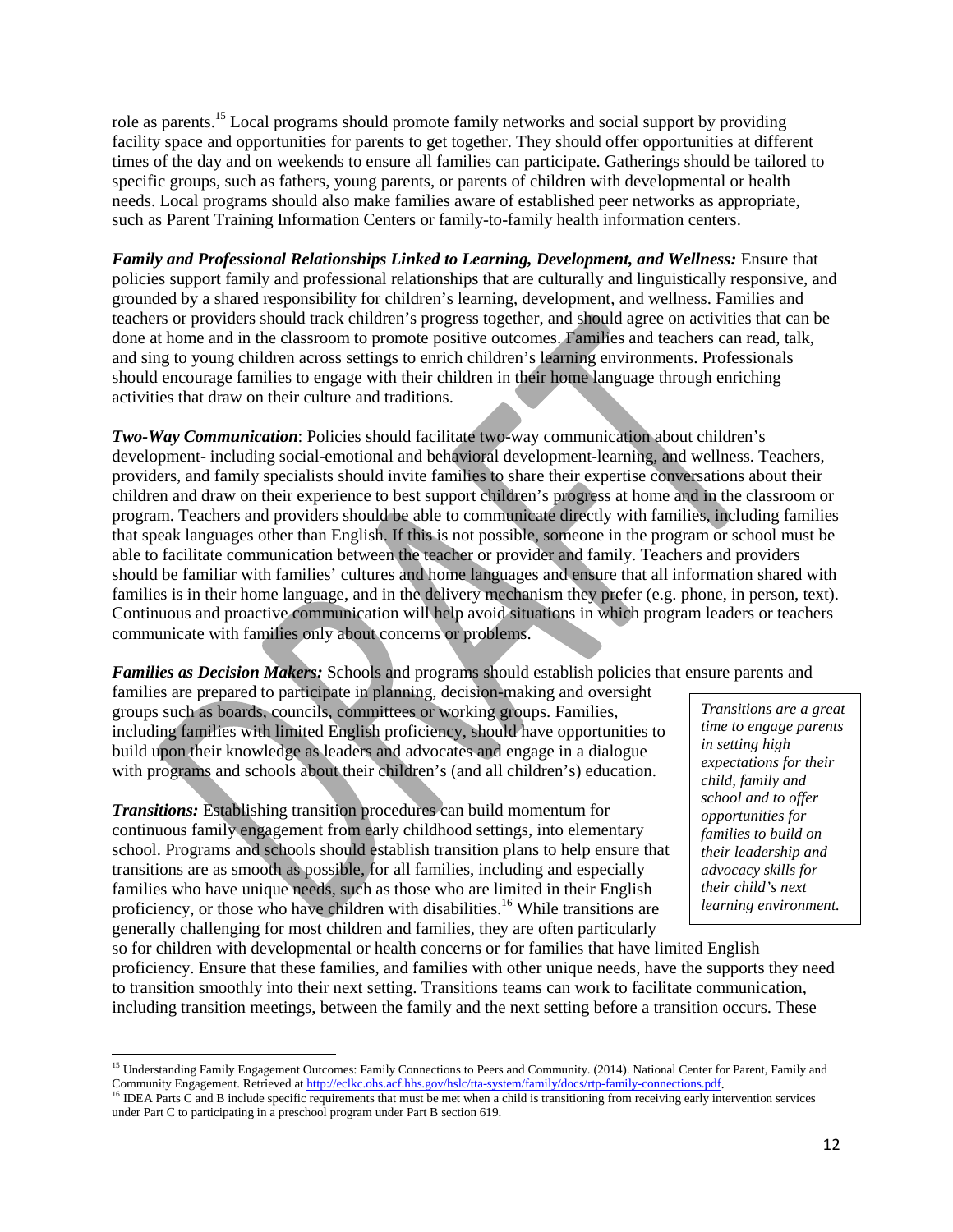meetings should provide opportunities for conversations between families, current teachers or providers, and prospective teachers or providers about child strengths, challenges, and needs.

*Family Supports:* Programs and schools should support families in their roles as first and most important teachers, advocates, and nurturers. Programs and schools can build on families' strengths and assess families' wants and needs. Training or information sessions can be offered on topics that are of interest to families. Topics might include promoting child development, learning, and wellness, addressing challenging behaviors, interpreting child assessment and developmental screening data, or navigating the educational system. Programs and schools can also implement evidence-based parenting interventions that build on families' strengths, meet families' interests and needs, and enhance families' capacity to promote children's development and advocate for children throughout their educational trajectories. Many of these opportunities may be implemented by schools or programs, and others may be done by partnering with other community agencies that have expertise in specific areas of interest.

*Home Visits:* To support ongoing relationship building with families, programs and schools should conduct periodic home visits so that teachers and families can get to know each other and communicate about children's 'goals, strengths, challenges, and progress. If home visits are not possible for all families, schools or programs should require that teachers or providers and families communicate at the

beginning of the year to ensure that the relationship is started in a positive way.

*Establish Formal Relationships with Community Partners:* Children learn in a variety of settings, starting at home and in their early learning programs, but extending across the community in libraries, museums, community centers, and after school programs. Establish formal relationships with community partners so that families have access to and are aware of the enriching learning opportunities available in their community. Encourage partners to adopt similar principles of family engagement, as appropriate, so families are met with engaging partners in their children's learning, regardless of the setting.

#### **LEAs, schools, and programs should establish formal partnerships with community providers like:**

- $\checkmark$  Social service agencies<br> $\checkmark$  Medical homes
- Medical homes
- $\checkmark$  Homeless shelters
- $\checkmark$  Parenting education programs
- Parent support networks
- One stop career centers

*Make Data Accessible and Understandable to Families:* Families are children's first, most important, and longest lasting teachers. Make all data easily accessible to families and support them, individually or in peer groups, in interpreting and using their children's assessment and screening data to promote learning, development, and wellness at home. Child data should be shared and discussed with families in their preferred language.

**Invest in the workforce and prioritize competencies around working with families.** Positive relationships between professionals and families are at the heart of effective family engagement. LEAs, schools and programs should clearly communicate the principles of effective family engagement, and ensure that all staff recognize and value families' strengths and expertise about their children.

LEAs, schools, and programs should also ensure that both pre- and continuous in-service professional development includes concrete strategies for building positive relationships with families. School and program administrators should measure their family engagement efforts and the quality of their provider/teacher and family relationships using a valid and reliable assessment tool, such as the FPTRQ, and use the results of those assessments to carefully select professional development strategies that will improve the quality of relationships between teachers/providers/staff and families. LEAs, schools and programs should allow staff the time and space to plan for family engagement activities and implement both group and individual activities with families.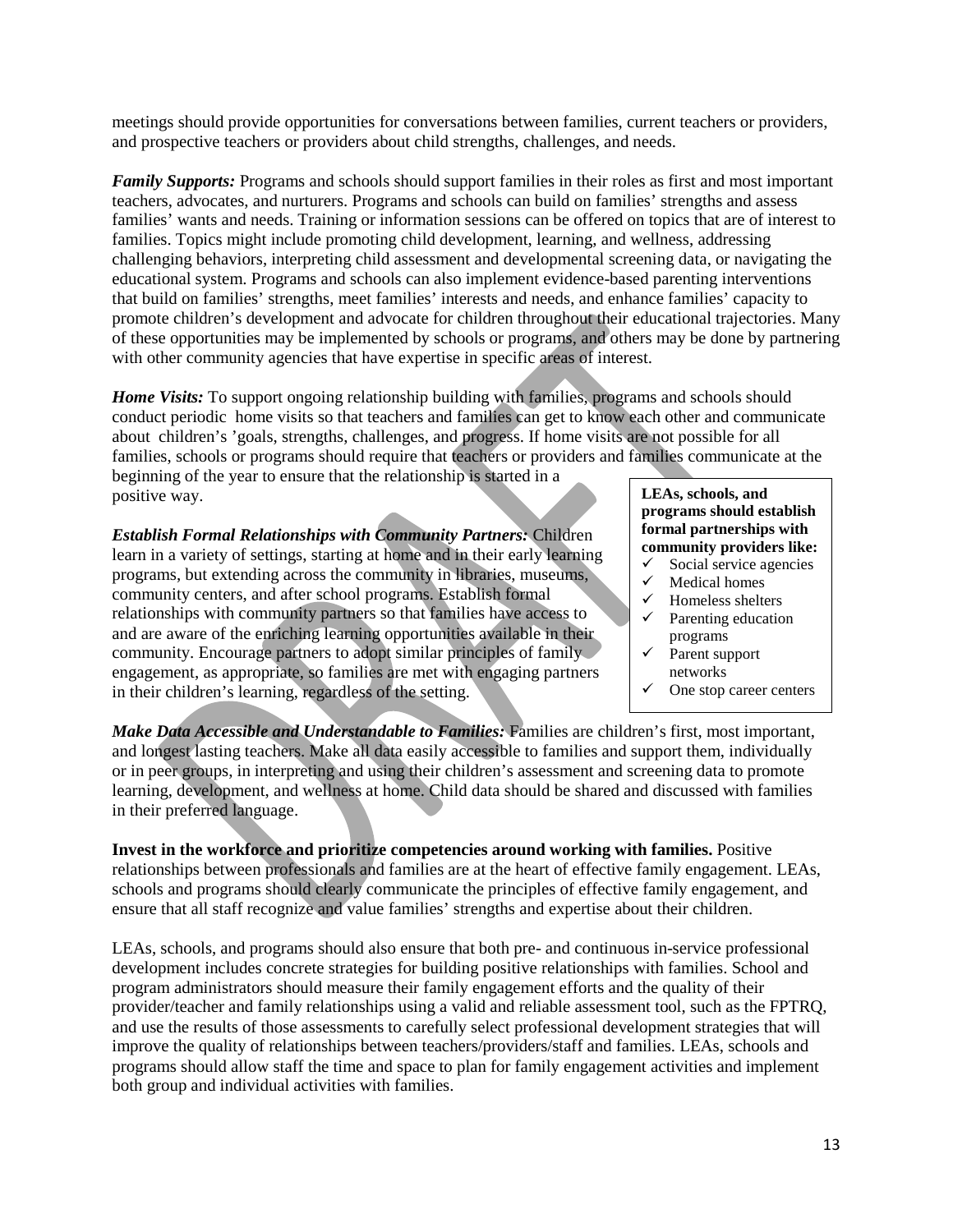LEAs, schools and programs should also provide training to staff on using data in the context of familyteacher relationships to jointly assess child progress. For example, provide opportunities for teachers to strengthen their skills around collecting, interpreting, and communicating child data; building parent capacity in understanding child data; giving and receiving parent feedback; and linking child data to activities families can do at home (e.g. read, talk, sing, experiment) to promote children's development, learning, and wellness.

## **Coordinate systems of family learning, support and engagement**

Research demonstrates that family wellbeing is a predictor of positive child outcomes and directly impacts children's school readiness. This is not surprising given that young children are almost completely dependent on the adults in their lives, usually their families, in the first few years of life. This means that families' experiences and adversities are directly felt by the children in those families. It is important that LEAs, schools and programs have a strategy for supporting family wellbeing. LEAs, schools and programs can support family wellbeing through school social workers, by implementing community schools models or approaches, or using family support staff and mental health consultants, as in Head Start. LEAs, schools, and programs should establish partnerships with community-based health and social service providers and make appropriate referrals when families need help and children are in vulnerable situations. Issues like child and family hunger, homelessness, child abuse and neglect, domestic violence, parental substance abuse, depression or mental health difficulties should be addressed by qualified community partners. Programs and schools should also ensure that families of children with disabilities are connected to appropriate services in their community.

LEAs, schools, and programs should also work with community partners to promote dual generation approaches that support both child and adult learning and development. Depending upon the needs and interests of families, community partnerships could support economic and educational supports for parents such as English language classes, financial education and coaching, sector-based workforce

training and employment, or enrollment in GED and higher education courses.

In addition, LEAs, schools and programs should consider coordination and provision of parenting support and skill development by implementing evidence-based parenting interventions for groups of interested parents, ensuring that parents are partners in selecting the intervention that meets their needs (See Appendix).

## **Track family engagement data, including familyreported data**

Local schools and programs should track progress on family engagement goals, as detailed in family engagement plans. The specific data collected will be based on program's goals, but may include assessments of the program's family friendly environment or teacher and provider- family relationships using valid and reliable tools. In collecting data, it is important to incorporate input from various reporters, including teachers/providers, Directors and principals, family support and family engagement specialists, and

#### **Examples: Tracking Family Engagement Data**

- Family satisfaction of program's effectiveness to promote their child's development and of family engagement opportunities;
- $\checkmark$  A valid and reliable assessment of the teacher/provider-family relationships, reported by teachers/providers, families, and leaders;
- $\checkmark$  The number of home visits made by teachers;<br> $\checkmark$  How many families complete a parenting
- How many families complete a parenting intervention or advocacy training and the effects of such interventions on intended outcomes;
- $\checkmark$  How often teachers and families review child data and use it to guide practices;
- $\checkmark$  The effects of family engagement activities on children's development, learning and wellness;
- $\checkmark$  Whether teachers and providers discuss children's developmental screenings and assessments with families in a timely way and consistently link those results to activities to enrich the home environment;
- $\checkmark$  The results of professional development efforts in family engagement as a result of coaching, consultation, or training.

families. Incorporating family report is a key strategy for recognizing and using *family expertise* to promote children's development, learning, and wellness*.* Systematic input from families, across time, activities, and topics helps to create a culture of shared responsibility and partnerships for improving child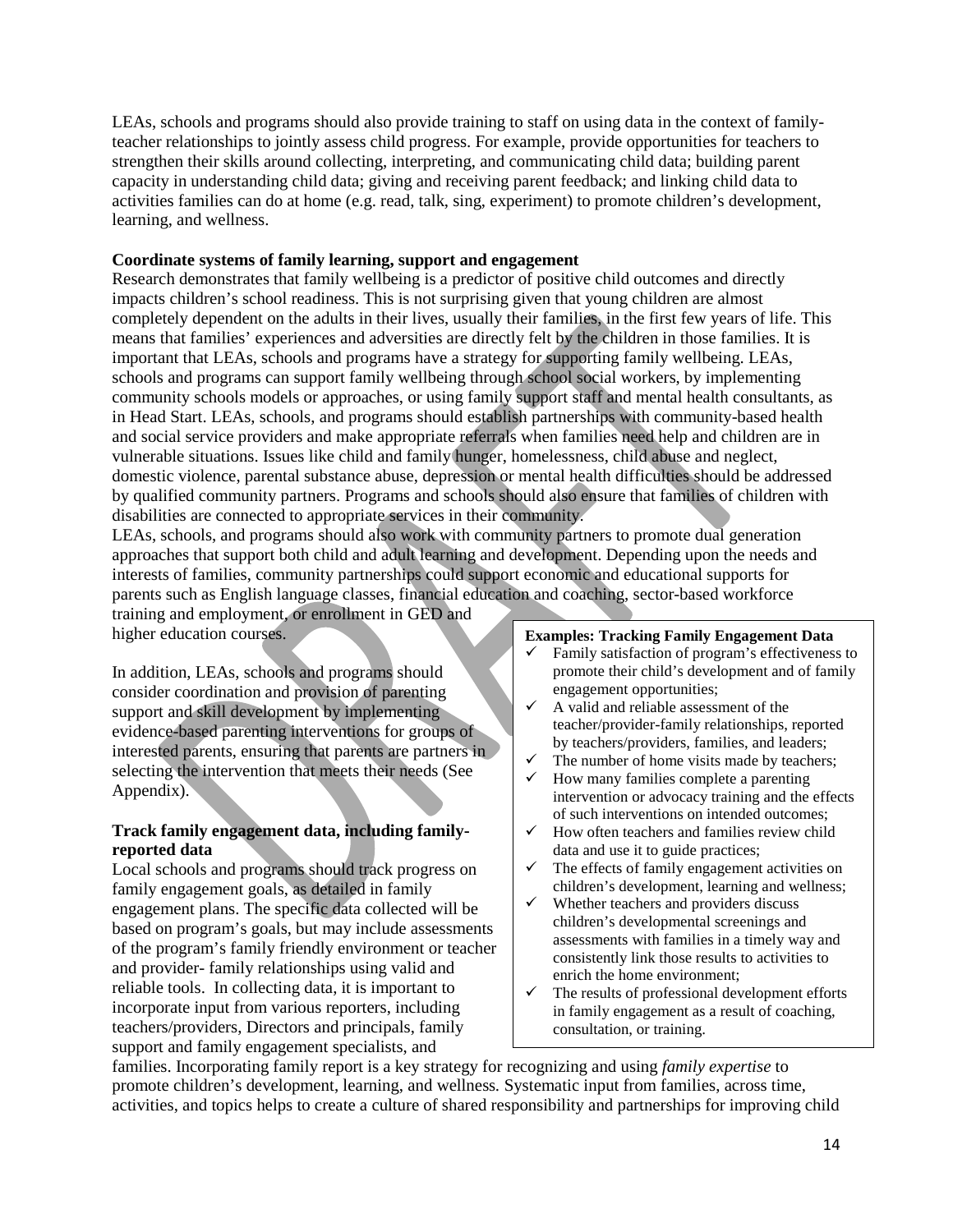outcomes. In particular, family input can lead to a better understanding of children's cultural and linguistic backgrounds and learning styles; early identification of family concerns about a children's progress; improved strategies for supporting children's learning at home; success or modifications needed in cultural and linguistic responsiveness; and overall program improvements based on family requests and critiques.

Family engagement data should be analyzed alongside child data. By tracking family engagement alongside children's development, learning, and wellness, LEAs, schools and programs can make decisions about which family engagement practices are associated with children's outcomes.

# **CONCLUSION**

Families are children's first and most important, teachers, advocates, and nurturers. As such, strong family engagement is central – not supplemental – to promoting children's healthy development and wellness. Effective family engagement practices are a marker of quality early childhood programming. Together, States, LEAs, schools and early childhood programs have the responsibility to promote effective family engagement that improve children's learning, development, and wellness.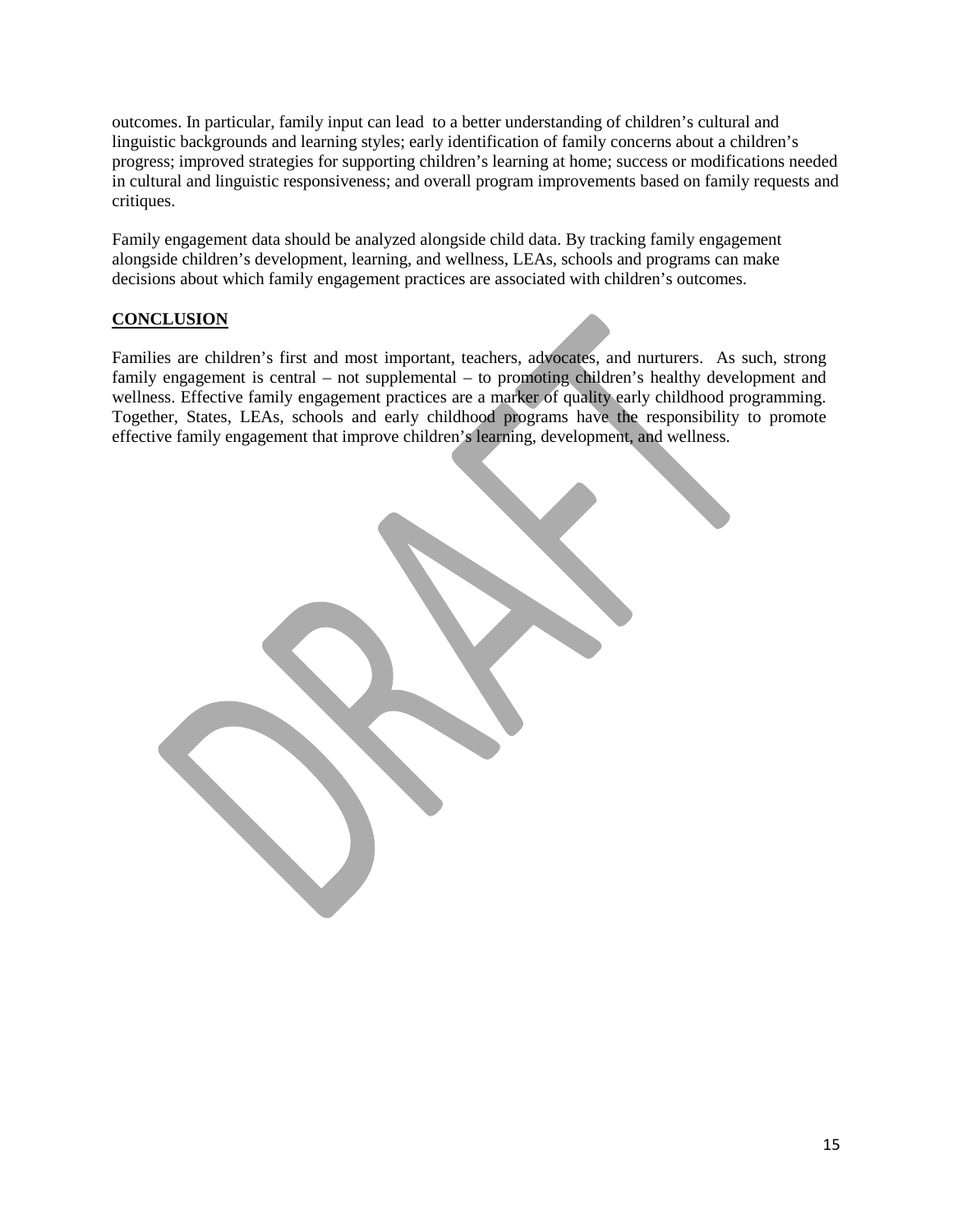## **APPENDIX: FAMILY ENGAGEMENT RESOURCES**

The following resources can be adopted or adapted by States, LEAs, schools and community based early childhood programs for use in family engagement implementation. The U.S. Departments of Education and Health and Human Services do not control or guarantee the accuracy, relevance, timeliness, or completeness of outside information provided. Further, the inclusion of information or websites do not reflect their importance, nor is it intended to endorse any views expressed, or products or services offered.

# **Planning**

*The Head Start Parent, Family and Community Engagement Framework:* Assess and track progress across key indicators of effective family engagement to support children's learning and development. <https://eclkc.ohs.acf.hhs.gov/hslc/tta-system/family/framework/interactive.html>

*Using the Head Start Parent, Family and Community Engagement (PFCE) Framework in Your Program: Markers of Progress* <http://eclkc.ohs.acf.hhs.gov/dmop/en-us/>

*The Dual Capacity Building Framework for Family-School Partnerships:* The Dual Capacity framework supports families, schools, districts and states in building capacity for student achievement and school improvement. The Framework outlines a process that schools and districts can use to build the type of effective family engagement that will make schools the centers of their communities. <http://www2.ed.gov/documents/family-community/partners-education.pdf>

#### *FINE: Family Involvement Network of Educators*

FINE is a network of community educators committed to strengthening family involvement practices, promoting family involvement evaluation, and advancing professional development in family involvement. FINE produces an email newsletter, which regularly highlights new resources for strengthening family, school, and community partnerships.

<http://www.hfrp.org/family-involvement/fine-family-involvement-network-of-educators>

### *Strengthening Families*

Strengthening Families<sup>™</sup> is a research-informed approach to increase family strengths, enhance child development and reduce the likelihood of child abuse and neglect. It is based on engaging families, programs and communities in building five protective factors: Parental resilience, social connections, knowledge of parenting and child development, concrete support in times of need, and social and emotional competence of children.

<http://www.cssp.org/reform/strengtheningfamilies>

*Compendium of Parenting Interventions:* The Compendium profiles parenting interventions for families of children birth to age five that are research-based. It includes information on the cost, training requirements, duration, and intended outcomes of each intervention. The document also reviews the research base for each intervention.

<http://eclkc.ohs.acf.hhs.gov/hslc/tta-system/family/docs/compendium-of-parenting.pdf>

*National Association for Family, School and Community Engagement:* Association focused on advancing family and community engagement. *<http://nafsce.org/>*

*Father Engagement:* Father engagement implementation resources from the Office of Head Start. <http://eclkc.ohs.acf.hhs.gov/hslc/tta-system/family/father-engagement>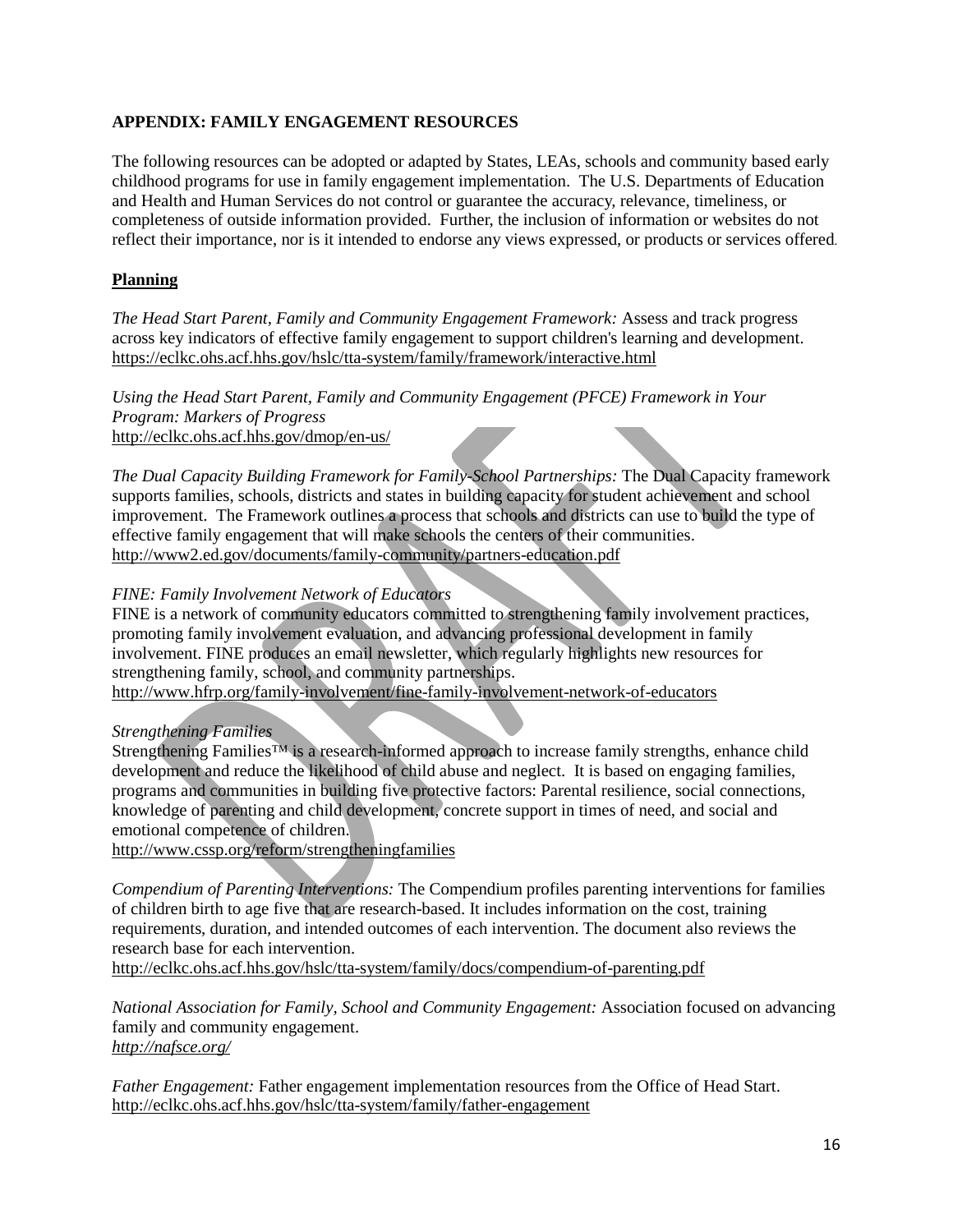# **Professional Development**

*The Family and Provider/Teacher Relationship Quality (FPTRQ) Measures*

The Family and Provider/Teacher Relationship Quality measures are comprehensive tools that assess the relationships between families and providers of early care and education for children birth to five years of age (including family service staff in Head Start). The measures are appropriate for use across different types of early care and education settings and can be embedded for use in QRIS and professional development systems at the state level.

[http://www.acf.hhs.gov/programs/opre/research/project/development-of-a-measure-of-family-and](http://www.acf.hhs.gov/programs/opre/research/project/development-of-a-measure-of-family-and-provider-teacher-relationship-quality-fptrq)[provider-teacher-relationship-quality-fptrq](http://www.acf.hhs.gov/programs/opre/research/project/development-of-a-measure-of-family-and-provider-teacher-relationship-quality-fptrq)

*Office of Head Start, Early childhood Learning and Knowledge Center: National Center on Parent, Family and Community Engagement <http://eclkc.ohs.acf.hhs.gov/hslc/tta-system/family>*

- *Head Start Relationship-Based Competencies: Self-Assessment Tools for Staff and Supervisors*
- *Parent, Family, and Community Engagement Simulation: Boosting School Readiness through Effective Family Engagement Series:* Explore and practice everyday strategies to develop positive goal-oriented relationships with a family. Simulation 1 allows you to practice building bonds with families, beginning with an intake visit and Simulation 2 explores the process of developing and implementing goals with families. [http://eclkc.ohs.acf.hhs.gov/hslc/tta-system/family/pfce\\_simulation](http://eclkc.ohs.acf.hhs.gov/hslc/tta-system/family/pfce_simulation)

# *NAEYC Family Checklist*

Use this Family Checklist as a supplement to the [Program Self-Assessment Checklist](http://www.naeyc.org/familyengagement/resources/self-assessment-checklist) to help track and analyze your program's effectiveness with individual families*.* <http://www.naeyc.org/familyengagement/resources/family-checklist>

*You for Youth: Online Professional Learning and Technical Assistance for 21<sup>st</sup> Century Community Learning Centers (CCLCs):* This portal was developed for 21<sup>st</sup> CCLC staff, but can be utilized by anyone looking for free technical assistance resources in a number of areas. While the link listed above takes the reader to content specifically designed for implementing family engagement practices, there are many family engagement resources found under other content areas throughout the *[You For Youth](https://www.y4y.ed.gov/)* web portal. <https://www.y4y.ed.gov/learn/family/>

# **Communicating about Children's Progress**

*Academic Parent Teacher Team:* The Academic Parent Teacher Team (APTT) is an innovative model that replaces the traditional parent-teacher conference with three group meetings throughout the year, where teachers meet at once with all parents in their classroom. <http://www.wested.org/service/academic-parent-teacher-teams-aptt-family-engagement-in-education/>

*Flamboyan Foundation:* These tools can help you find creative ways to make parent/ teacher conferences more successful and meaningful.

[http://flamboyanfoundation.org/resources\\_and\\_publications/parent-teacher-conferences-resource-tools/](http://flamboyanfoundation.org/resources_and_publications/parent-teacher-conferences-resource-tools/)

*The Importance of Home Language:* This series of handouts is designed to provide staff and families with basic information on topics related to children learning two or more languages. [http://eclkc.ohs.acf.hhs.gov/hslc/tta-system/cultural-linguistic/home-language.html](http://eclkc.ohs.acf.hhs.gov/hslc/tta-system/family/school-readiness/engage-readiness.html)

*Family Engagement and Ongoing Child Assessment:* Discover how programs can share information with families about children's learning and development. Identify specific strategies that support relationship building with families.